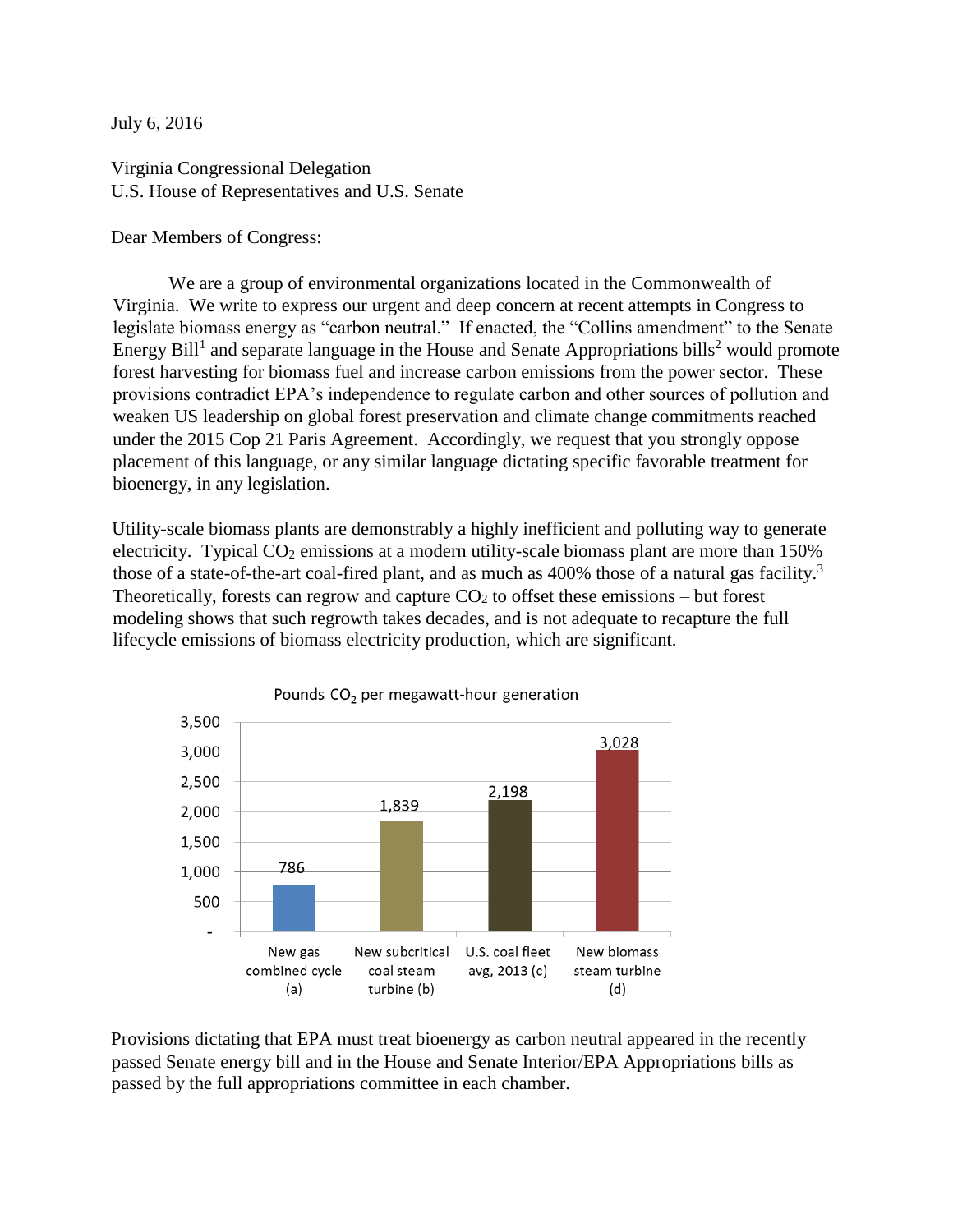The Washington Post editorial page recently characterized attempts to legislate bioenergy as carbon neutral in the Senate energy bill as a "glaring flaw,"<sup>4</sup> referencing a letter sent to the Senate by scientists that concludes treating bioenergy as carbon neutral would "promote deforestation in the U.S. and elsewhere and make climate change much worse."<sup>5</sup> Signers included Thomas Lovejoy, Professor of Environmental Science and Policy at George Mason University; James Perry, Professor of Marine Science at the College of William and Mary; and professors James Galloway, Deborah Lawrence, and Herman Shugart in the Department of Environmental Sciences at the University of Virginia.

"Burning forest biomass to make electricity releases substantially more carbon dioxide per unit of electricity than does coal," the scientists wrote. "Removing the carbon dioxide released from burning wood through new tree growth requires many decades to a century, and not all trees reach maturity because of drought, fire, insects or land use conversion. All the while the added carbon dioxide is in the atmosphere trapping heat. Right now, large areas of American forests including old growth trees are being cleared for pellets that are shipped to Europe and burned to produce electricity that is counted there as zero carbon."

Last year, the Washington Post highlighted one of the destructive consequences of this European policy: clearcutting of forests for pellet manufacture by Enviva, a company based in Maryland.<sup>6</sup> Enviva has claimed it uses waste wood and residues to make the pellets at its mills in North Carolina and Virginia. However, investigations into the actual sources of wood used reveals extensive clearcutting,<sup>7, 8</sup> including in bottomland hardwood forests<sup>9</sup> that represent important forest carbon stocks and provide irreplaceable habitat. Currently, the pellet industry's main market is in Europe, but legislating bioenergy as carbon neutral could encourage conversion of coal plants to wood pellets in the United States, driving further forest cutting. Already, Dominion Virginia Power has converted three Virginia coal plants to burn wood – thereby locking in continued carbon pollution.

As we have written previously to EPA, treating bioenergy as carbon neutral contradicts not just common sense but peer-reviewed studies in leading journals, $^{10}$  as well as EPA's own scientists and EPA's biogenic carbon panel of the Science Advisory Board, who have concluded that bioenergy is not *a priori* carbon neutral. Legislating that bioenergy produces no carbon pollution makes as little sense as legislating that climate change does not exist. We ask that you support EPA's independence and protect forests by rejecting any attempt to legislate bioenergy as carbon neutral.

Thank you,

Natalie Pien **350 Loudoun**

Gail Fendley, President **Michelle's Earth Foundation**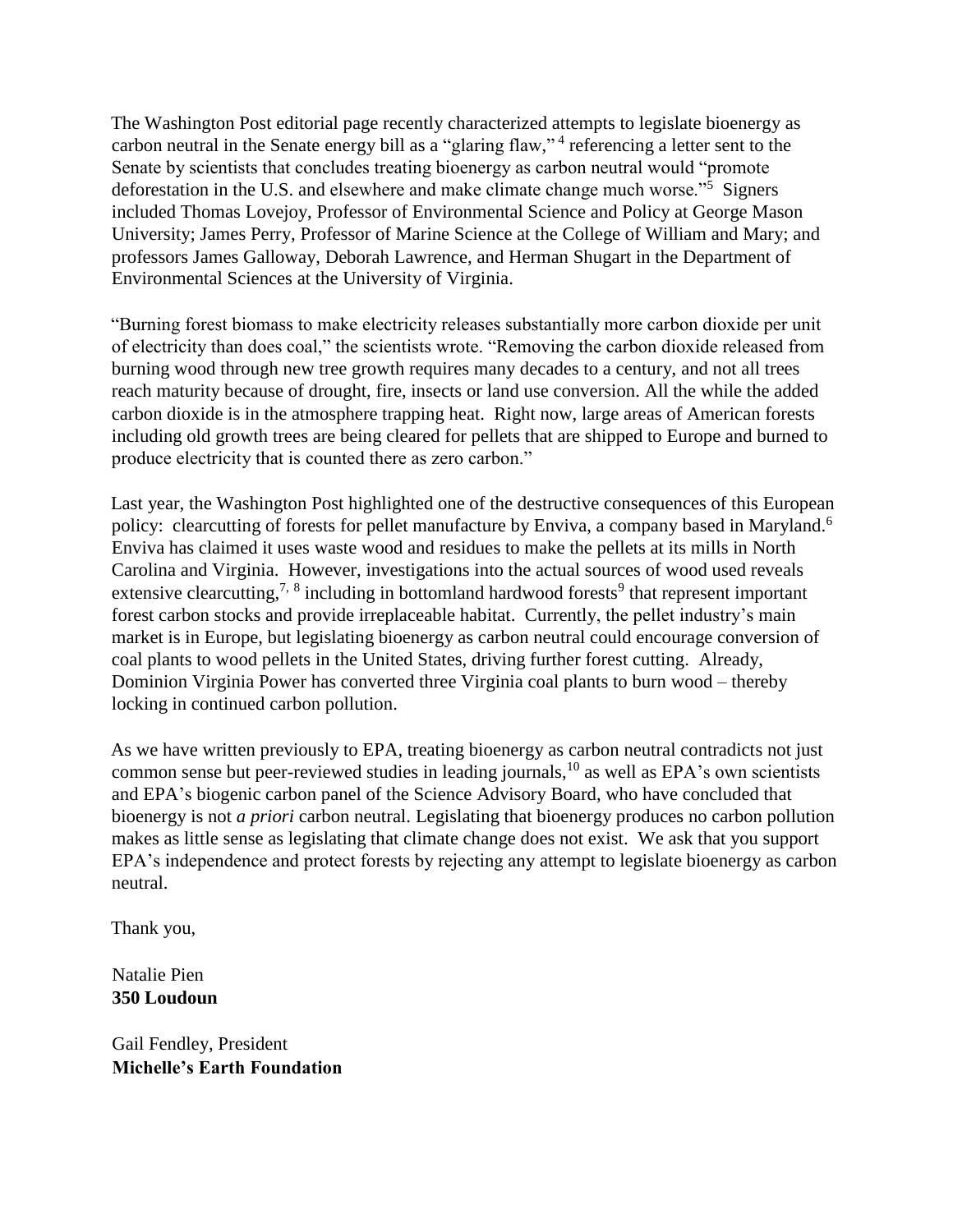Seth Heald, Chair **Sierra Club-Virginia Chapter**

Nat Mund, Legislative Director **Southern Environmental Law Center**

Ben Glenzer **Sustainable Loudoun**

Anne Little **Tree Fredericksburg**

Ernie Reed, President **Wild Virginia**

 $\overline{a}$ 

- *1. ensure that the federal policy relating to forest bioenergy –*
	- *A. is consistent across all Federal departments and agencies; and*
	- *B. recognizes the full benefits of the use of forest biomass for energy, conservation, and*
- *2. responsible forest management; and establish clear and simple policies for the use of forest biomass as an energy solution, including policies that –*
	- *A. reflect the carbon-neutrality of forest bioenergy and recognize biomass as a renewable energy source, provided the use of forest biomass for energy production does not cause conversion of forests to nonforest use;*
	- *B. encourage private investment throughout the forest biomass supply chain, including in*
		- *i. working forests;*
		- *ii. harvesting operations;*
		- *iii. forest improvement operations;*
		- *iv. forest bioenergy production;*
		- *v. wood products manufacturing;*
		- *vi. paper manufacturing;*
	- *C. encourage forest management to improve forest health; and*
	- *D. recognize State initiatives to produce and use forest biomass."*

<sup>2</sup> From page 83 at http://appropriations.house.gov/uploadedfiles/bills-114hr-sc-ap-fy2017-interiorsubcommitteedraft.pdf:

*"The Administrator of the Environmental Protection Agency shall base agency policies and actions regarding air emissions from forest biomass including, but not limited to, air emissions from facilities that combust forest biomass for energy, on the principle that forest biomass emissions do not increase overall carbon dioxide accumulations in the atmosphere when USDA Forest Inventory and Analysis data show that forest carbon stocks in the U.S. are stable or increasing on a national scale, or when forest biomass is derived from mill residuals, harvest residuals or forest management activities. Such policies and actions shall not pre-empt existing authorities of States to determine how to utilize biomass as a renewable energy source and shall not inhibit States' authority to apply the same policies to forest biomass as other renewable fuels in implementing Federal law."*

## <sup>3</sup> **CO<sup>2</sup> per MMBtu**

**a, b, c** : from EIA at http://www.eia.gov/environment/emissions/co2\_vol\_mass.cfm. Value for coal is for "all types." Different types of coal emit slightly more or less.

<sup>&</sup>lt;sup>1</sup> "To support the key role that forests of the US can play in addressing the energy needs of the US, the Secretary, *the Secretary of Agriculture, and the Administrator of the Environmental Protection Agency shall, consistent with their missions, jointly –*